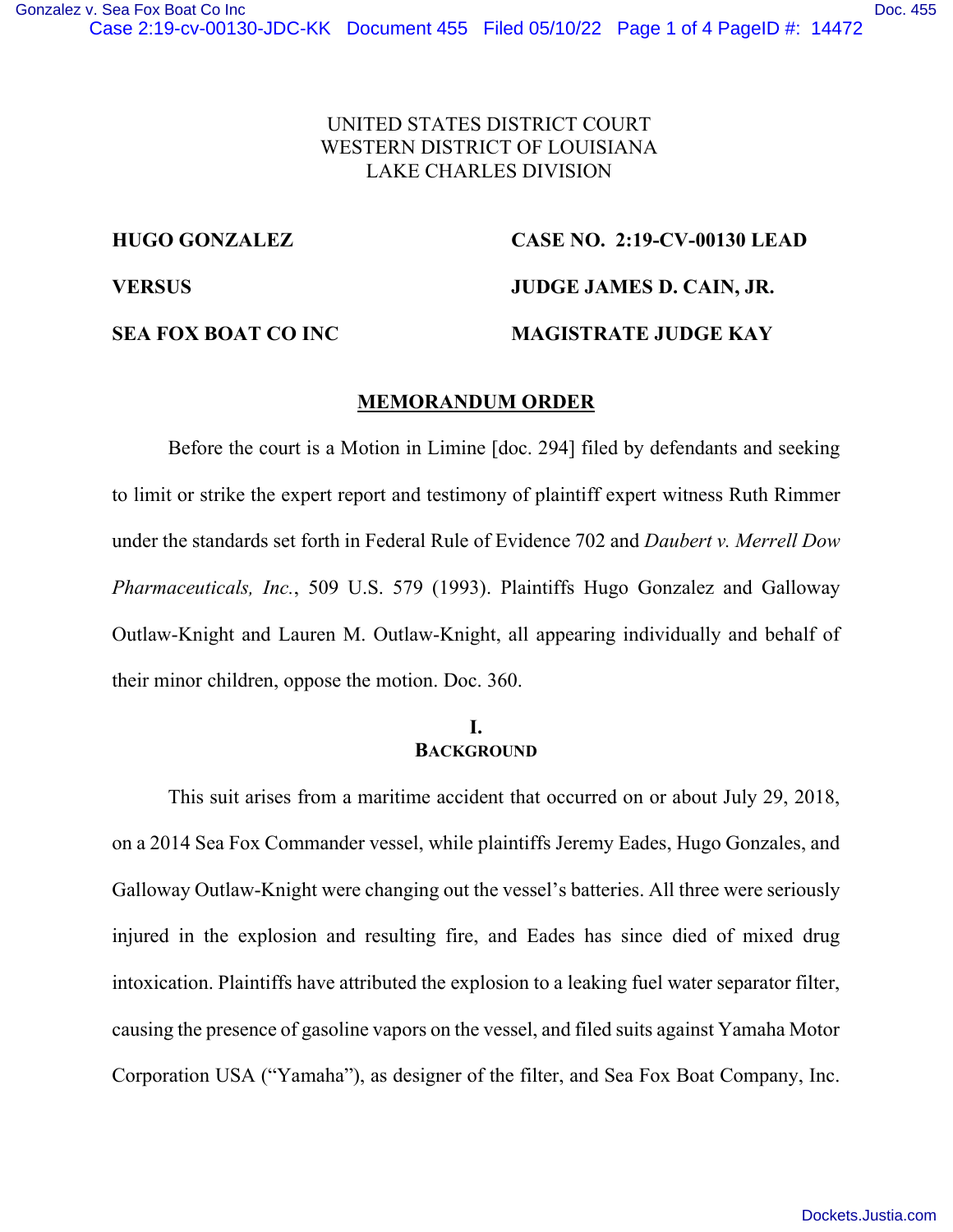("Sea Fox"), as designer/manufacturer of the vessel. Doc. 1. The matter is now set for jury trial before the undersigned on May 16, 2022.

Plaintiffs have given notice of their intention to introduce expert testimony from Ruth Rimmer, who prepared life care plans for Hugo Gonzales and Galloway Outlaw-Knight. Defendants now move to exclude or limit Rimmer's anticipated testimony, arguing that her conclusions are based on unsupported medical opinions (not cured by the subsequent endorsement of another physician witness) and that without proper medical support, her conclusions on future treatment and care needs will confuse and mislead the jury. Doc. 294. The Gonzales and Outlaw-Knight plaintiffs oppose the motion. Doc. 360.

# **II. LAW & APPLICATION**

# **A. Governing Law**

The trial court serves as gatekeeper in determining the admissibility of expert testimony, by making an initial determination of whether the expert's opinion is relevant and reliable. *See Daubert*, 509 U.S. at 589. This gatekeeping function extends to all expert testimony, whether scientific or not. *Kumho Tire Co., Ltd. v. Carmichael*, 526 U.S. 137, 147 (1999). Accordingly, Federal Rule of Evidence 702 provides that the court must consider the following three requirements on challenges to experts: 1) qualifications of the expert witness; 2) relevance of the proposed testimony; and 3) reliability of the principles and methodology on which the testimony is based.<sup>1</sup> The proponent of the expert testimony

<sup>&</sup>lt;sup>1</sup> The *Daubert* Court identified several additional factors for assessing whether the expert's methodology is valid and reliable, including whether the expert's theory had been tested and subjected to peer review, the known or potential error rate for the expert's theory or technique, the existence and maintenance of standards and controls, and the degree to which the technique or theory has been generally accepted in the scientific community. *Moore v. Ashland Chemical,*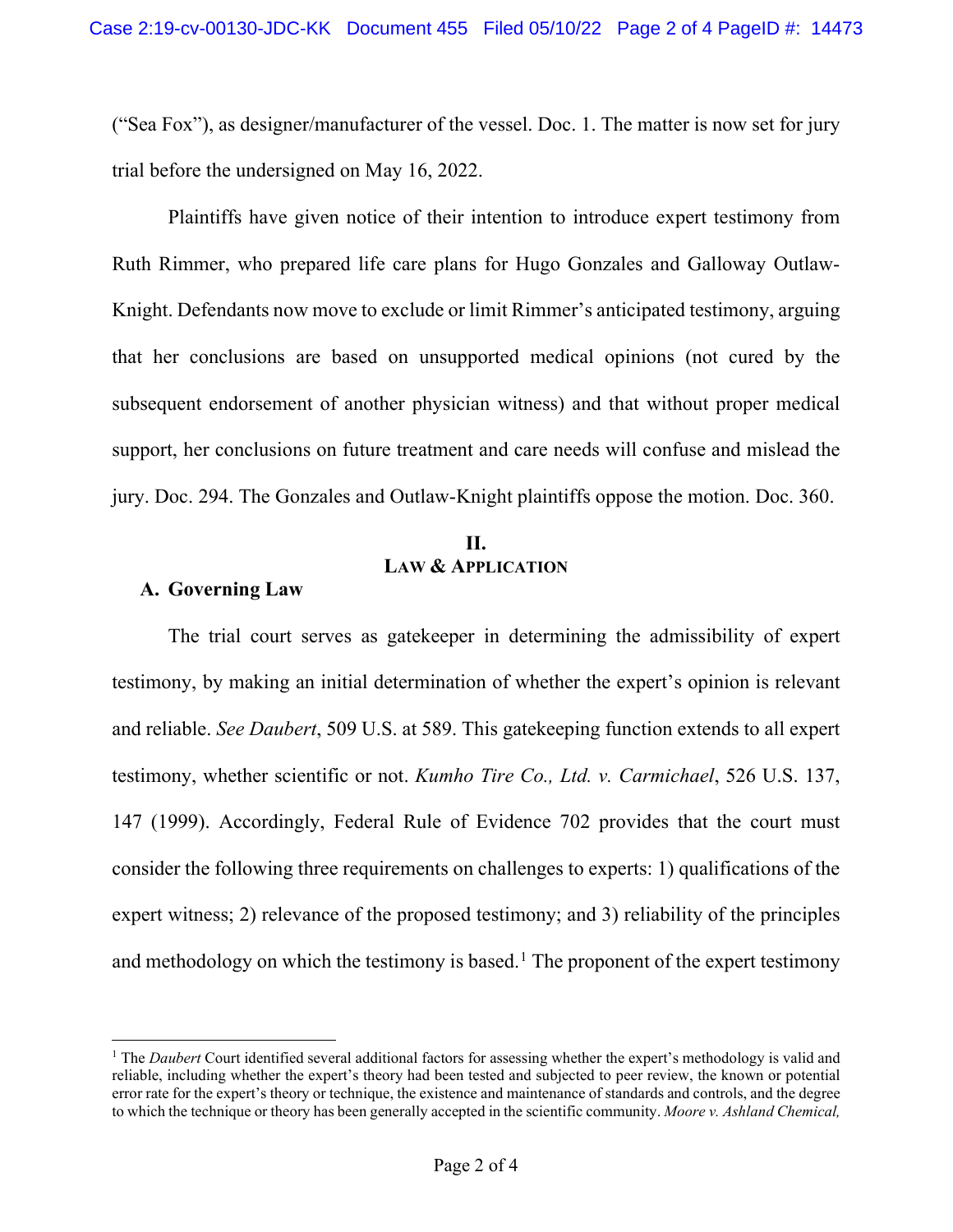bears the burden of proving its admissibility, by a preponderance of the evidence. *Mathis v. Exxon Corp.*, 302 F.3d 448, 459–60 (5th Cir. 2002).

The trial court has broad latitude in determining the admissibility of expert testimony. *Guy v. Crown Equip. Corp.*, 394 F.3d 320, 325 (5th Cir. 2004). Rejection of expert testimony is the exception rather than the rule, and the court's role as gatekeeper "does not replace the traditional adversary system and the place of the jury within the system." *Johnson v. Samsung Electronics Am., Inc.*, 277 F.R.D. 161, 165 (E.D. La. 2011); *Scordill v. Louisville Ladder Grp., LLC*, 2003 WL 22427981, at \*3 (E.D. La. Oct. 24, 2003). Instead, "[v]igorous cross-examination, presentation of contrary evidence, and careful instruction on the burden of proof are the traditional and appropriate means of attacking shaky but admissible evidence." *Scordill*, 2003 WL 22427981 at \*3 (quoting *Daubert*, 509 U.S. at 596).

## **B. Application**

In her life care plans for Gonzales and Outlaw-Knight, Rimmer admits that she relied on the medical opinions of Dr. Darrell Henderson, a plastic surgeon specializing in the treatment of burns, in formulating her opinions on the cost of future care and treatment. Doc. 294, atts. 2 & 3. Defendants argue that this reliance is insufficient because (1) Dr. Henderson is not the treating physician of either plaintiff; and (2) despite his subsequent endorsement of the life care plans in a one-paragraph letter, his contemporaneous

*Inc.*, 151 F.3d 269, 275 (5th Cir. 1998). However, the same standards cannot be applied to all possible fields of expertise. Accordingly, the *Daubert* analysis is necessarily flexible and fact-specific. *Kumho*, 526 U.S. at 150.